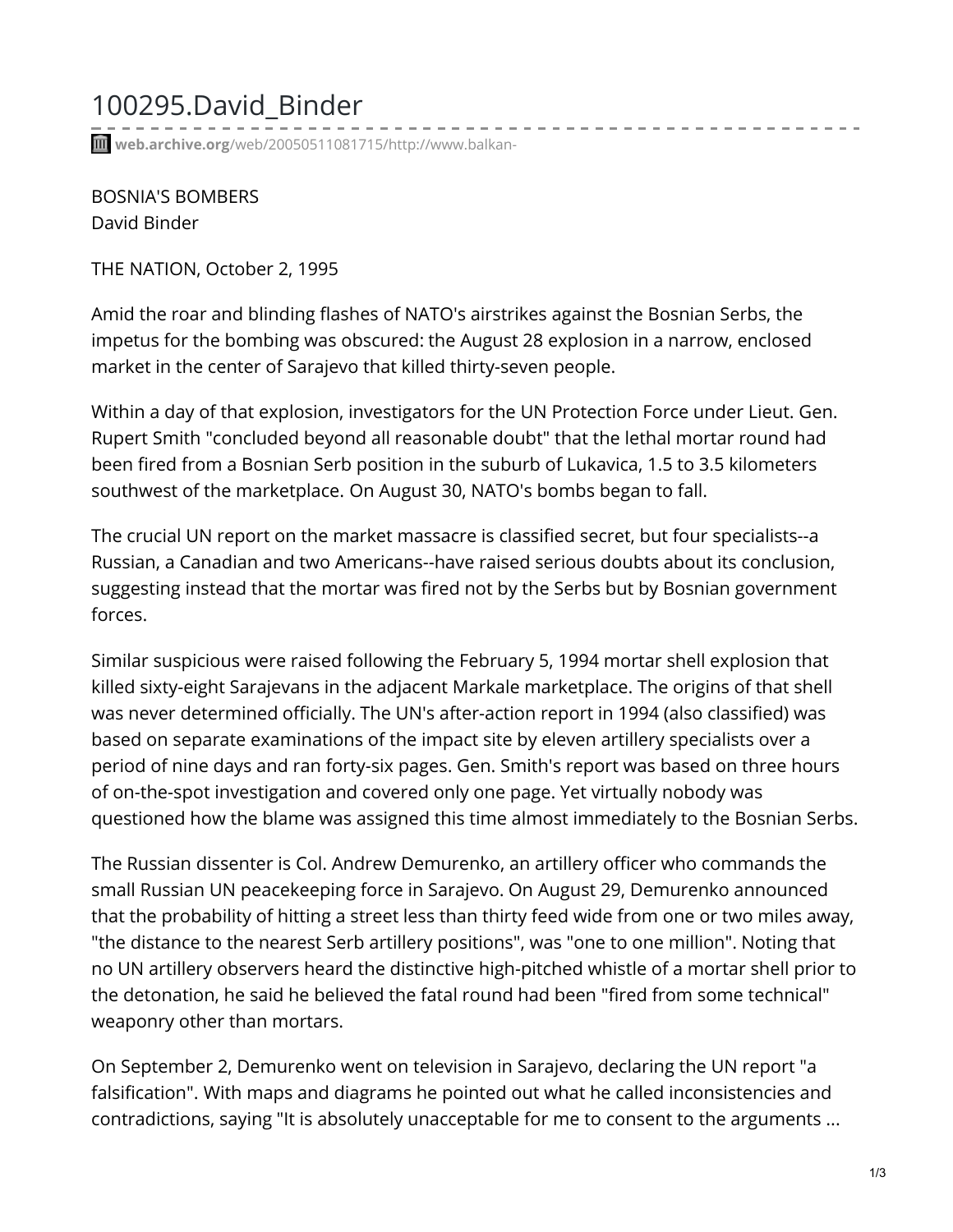that the shelling came from the Serb side". Later a senior UN official confided to the Associated Press that the UNPROFOR command was considering disciplinary action against Demurenko.

The Canadian specialist, an officer with extensive service in Bosnia, said in a telephone interview that the UN report, which he'd seen, was "highly suspect". He cited "anomalies with the fuse" of the mortar shell recovered from the marketplace crater. Unlike the fuses of four other shells that hit Sarajevo that morning, this one, he said, "had not come from a mortar tube at all". He added that he and fellow Canadian officers in Bosnia were "convinced that the Moslem government dropped both the Feb. 5, 1994, and the August 28, 1995 mortar shells on the Sarajevo markets".

A US Administration official who may not be identified further says, "It is impossible to see the street level of the marketplace from the distance and location of the Serb gun positions" meaning the Serbs would have been "shooting blind". Further, such a shot from such a distance would have had a high trajectory, he says; however, since "there was no distinct whistle ... a shell could not have fallen from a very great height". Also, the crater as shown was very shallow, while a high trajectory shell digs deep". He contends that the available evidence suggests either "the shell was fired at a very low trajectory, which means a range of a few hundred yards--therefore under government control" or "a mortar shell converted into a bomb was dropped from a nearby roof into the crowd."

A second US dissenter, a military officer, says that at least three of the five mortar founds that hit Sarajevo on August 28 "came from the identical firing position" on the Serb side. "But the fourth was of different origin, the one that killed people in the market."

The UN command in Sarajevo was offered a point-by-point rebuttal to these arguments. Curiously, it agrees with the dissenters on three basic points: that the fatal shell was fired at a very low trajectory; that it would have been a "one in a million" shot if it had been fired by Serbs; and that it would have been fired blindly. Nevertheless, the UN's Lieut. Col. Chris Vernon says the UN sticks by the conclusions of its inquiry.

Why would the Bosnian government kill its own people? The fact is that in the week before the marketplace killing, government forces launched heavy artillery attacks on Serb positions around Gorazde and at Vogosca, north of Sarajevo, both times provoking Serb retailiatory fire. On each occasion the Muslim leaderhsip loudly demanded NATO air attacks but General Smith refused to call them in.

Then came Assistant Secretary Richard Holbrooke's August 27 threats that "in the next week or two, the consequences will be very adverse to the Serbian goals" and a few seconds later his warning of "more active NATO air".